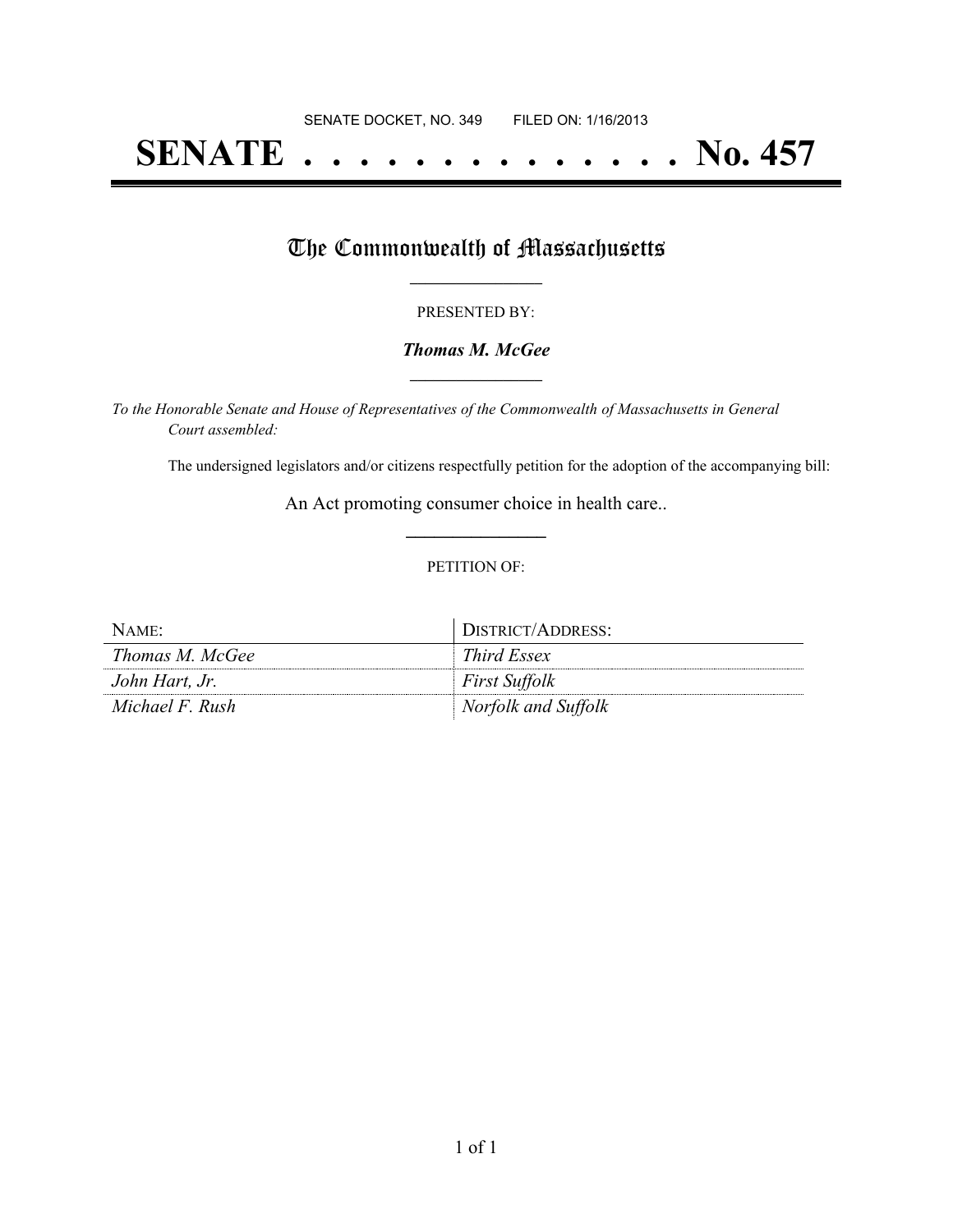# SENATE DOCKET, NO. 349 FILED ON: 1/16/2013 **SENATE . . . . . . . . . . . . . . No. 457**

By Mr. McGee, a petition (accompanied by bill, Senate, No. 457) of Thomas M. McGee, John Hart, Jr. and Michael F. Rush for legislation relative to health insurance coverage by athletic trainers. Financial Services.

# The Commonwealth of Massachusetts

**\_\_\_\_\_\_\_\_\_\_\_\_\_\_\_ In the Year Two Thousand Thirteen \_\_\_\_\_\_\_\_\_\_\_\_\_\_\_**

An Act promoting consumer choice in health care..

Be it enacted by the Senate and House of Representatives in General Court assembled, and by the authority *of the same, as follows:*

 Chapter 175 of the General Laws is hereby amended by adding at the end of said Chapter the following section:

 SECTION\_\_A licensed athletic trainer, acting with a referral from a physician, who acts within the scope of practice authorized by law shall not be denied reimbursement by the health insurer for those covered services if the health insurer would reimburse another health care provider for those services. This Section pertains only to those health plans that provide coverage for a particular type of health service, or for any particular medical condition that is within the scope of practice of licensed athletic trainers.

 Services provided by licensed athletic trainers may be subject to reasonable deductibles, co-payment and co-insurance amounts, fee or benefit limits, practice parameters, and utilization review consistent with applicable rules adopted by the Division of Insurance; provided that the amounts, limits, and review shall not function to direct treatment in a manner unfairly discriminative against athletic trainer care, and collectively shall be no more restrictive than those applicable under the same policy for care or services provided by other health care providers.

 Nothing in this Section shall be construed as impeding or preventing either the provision or coverage of health care services by licensed athletic trainers within the lawful scope of athletic trainer practice.

 As used in this section, "health insurance plan" means an individual or group health insurance policy, a hospital or medical service corporation or health maintenance organization